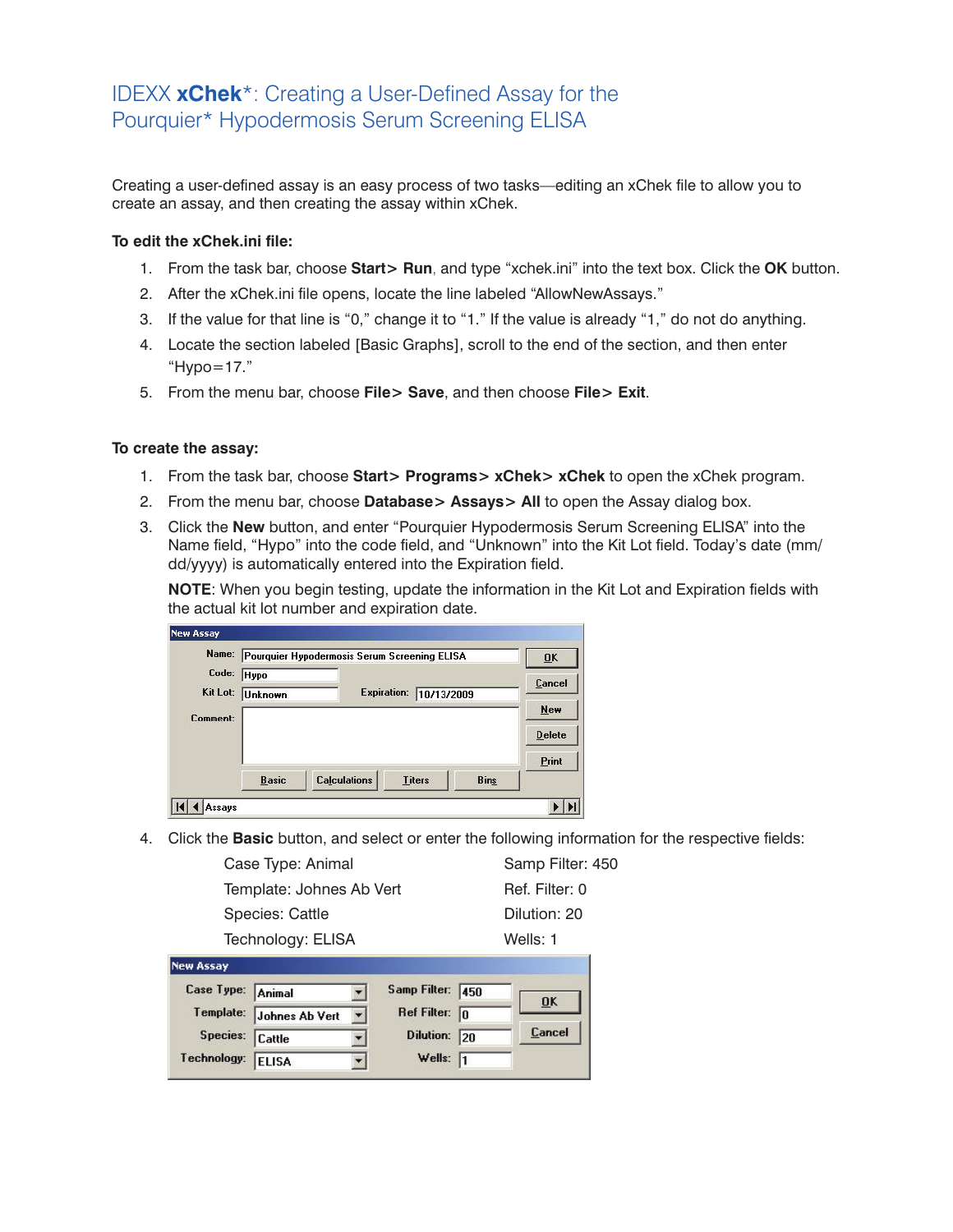Note: The Pourquier Hypodermosis assay has a negative and a positive control configuration in the insert that is not supported by the IDEXX xChek software. The assay has been set up in xChek to have a vertical control configuration. Therefore place negative controls in wells A1 and B1, and positive controls in wells C1 and D1.

- 5. Click **OK** to save the settings.
- 6. Click the **Calculations** button and select or enter the following information:

Formulas:

"S" Part of Ratio: Sample1 - Negative

"P" Part of Ratio: Positive - Negative

"N" Part of Ratio: None

Blocking Factor: None

First Calculation:

| Variable: S/P         | Variable: None     |
|-----------------------|--------------------|
| Positive Cutoff: 0.55 | Positive Cutoff: 0 |
| Suspect Cutoff: 0.451 | Suspect Cutoff: 0  |
| Comparison: $>=$      | Comparison: None   |
|                       |                    |

**NOTE:** xChek is unable to support the SP % calculation. Instead, xChek calculates an S/P value. The cutoff values have been updated to match the new calculation, and the interpretation is the same.

Second Calculation:

| <b>New Assay</b>                                                                                                                |                                                   |                                                                                                                   |                                        |
|---------------------------------------------------------------------------------------------------------------------------------|---------------------------------------------------|-------------------------------------------------------------------------------------------------------------------|----------------------------------------|
| <b>Formulas</b>                                                                                                                 |                                                   |                                                                                                                   |                                        |
| "S" Part of Ratio:                                                                                                              | Sample1 - Negative<br>Positive - Negative<br>None |                                                                                                                   | OK                                     |
| "P" Part of Ratio:                                                                                                              |                                                   |                                                                                                                   | Cancel                                 |
| "N" Part of Ratio:                                                                                                              |                                                   |                                                                                                                   | <b>Reset</b>                           |
| <b>Blocking Factor:</b>                                                                                                         | <b>None</b>                                       |                                                                                                                   |                                        |
| <b>First Calculation</b><br>Variable:<br><b>Positive Cutoff:</b><br><b>Suspect Cutoff:</b><br><b>Comparison:</b><br>$\rangle =$ | S/P<br> 0.55 <br> 0.451                           | <b>Second Calculation</b><br>Variable:<br><b>Positive Cutoff:</b><br><b>Suspect Cutoff:</b><br><b>Comparison:</b> | <b>None</b><br>In<br>In<br><b>None</b> |

7. Click **OK** to save these settings, and then click **OK** to save the assay to the database. You can now test for hypodermosis antibodies using the xChek Assay Management System.

**NOTE:** xChek does not evaluate controls or results for validity when you use a user-defined assay. You must evaluate the results from each assay in accordance with good laboratory practices. To evaluate your assay validity, please refer to the insert provided with the test kit.

## **Setting Up Additional Display Variables**

Only OD values are displayed in the reporting options for this user-defined assay. To set up additional display variables, follow the directions below.

- 1. From the xChek menu bar, choose **Reports> Analyze Cases** to open the Filter Criteria for Analyze dialog box.
- 2. Enter the desired search criteria and click **OK**. The Select Cases for Analyze dialog box appears.